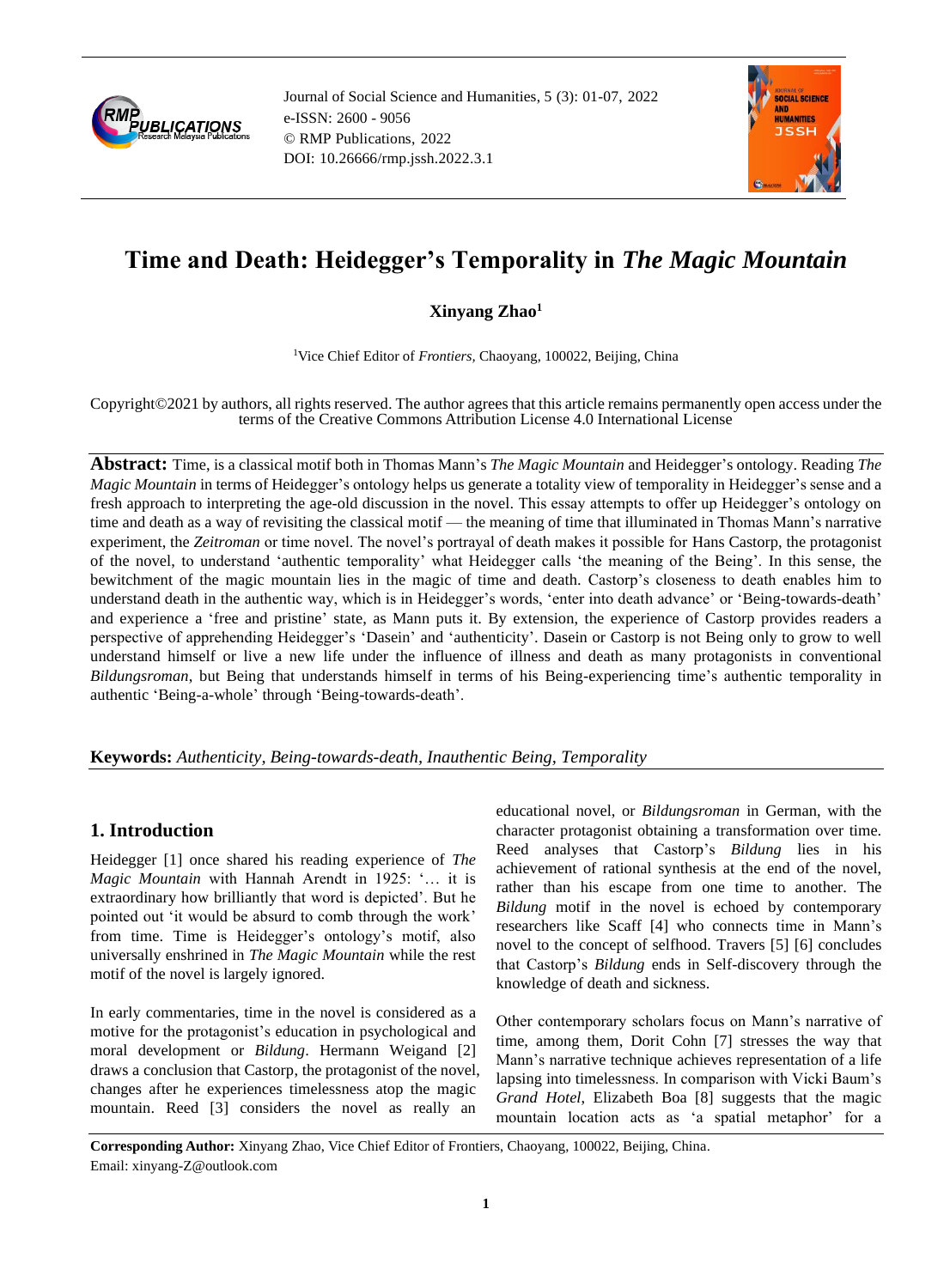meta-reflection on the meaning of the time shift from 19th century to modernist. While Joshua Kavaloski [9] situates time in the novel alongside Bhabha's 'performative narrative' to show how the novel connects 'objective' historical time and subjective perceived time. Erica's [10] approach to narrative temporality in the novel in the themes of space, symbols, and motifs focuses on the reader's temporal experience. These discussions are invariably organized around the strict demarcation that distinguishes the everyday time of flatland below and the 'life without time' atop the mountain in Berghof or the narration differences from conventional *Bildungsroman*. Some researchers link Mann with Nietzsche, like Picart [11] and Hartfield [12] who understand Mann's time in Nietzsche's 'eternal return of the same'.

In these researches, Heidegger's name is barely involved. However, Heidegger's 'time' and 'death' shine in the life of Castorp. It is Castorp's experience of time on the magic mountain that has a closeness to death **—** familiar to Castorp ever since childhood, which unties time bounded in clock and inspires Castorp to maintain himself an authentic 'Being-towards-death' and experience time's authentic temporality. Heidegger's phenomenological/ontological analysis of 'time' aims at the appearance of 'authentic Being', or one might rather say, the appearance of Being is the identity of 'primordial' time. From this respect, 'time' in the novel can be viewed as the protagonist's context that constitutes a pivotal part of the protagonist's experience or *Bildung*. Heidegger's ontological interpretation of time provides us an opportunity to integrate what scholars commonly regard as distinct motifs of the novel. The protagonist's *Bildung* and the disclosure of time's temporality in different time experiences, are actually meant to be interpreted as a single thesis all connected with the experience of death.

#### **2. Dasein and inauthentic temporality**

Heidegger refers Dasein to as both the human being and the way of Being that humans have which can be either authentic Being or inauthentic Being. Whether inauthenticity or authenticity, Dasein who lives in time and understands itself from time, can be comprehended in the figure of Hans Castorp who is questioning time and pursuing 'to pick up his life again'. Time is the condition of Dasein's totality Being, and, consequently, is always the issue for Dasein or Castorp.

Time conflict shows from the beginning of the novel when Castorp arrived. Castorp's plan to stay only three weeks is unbelievable for Joachim who is a patient there for a time. For people up the mountain, three weeks are almost nothing, but for Castorp, 'that's a long time', since he is only 'on a visit.' Time conflict looms so large afterward, not only lies

on the distinct time up and below the mountain, but the distinction between 'the length of time narrated by each chapter, and the time taken to narrate it' [13].

Compared with everyday life 'down below', time goes slowly on the mountain top. This feeling is in the sense of the ordinary conception of time measured by movement. Joachim insists they 'measure' time with 'clocks and calendars'. The ordinary conception of time, or 'clock time', is essentially physical time inherited from the Greeks. Greeks view time as a special entity and measured by movement. Aristotle [14] acknowledges time 'is not movement', but he insists 'time is a number' that can be counted in the movement. Greeks measure time by calculating natural phenomenon's movement as the sun's rising and setting, just as Joachim's assertion, 'a minute is as long as it takes a second hand to complete a circle' [15]. The unit of movement is different on the top of the mountain, Humanist Settembrini tells Castorp that they do not know the week as a unit of measurement, the smallest unit of time is the month [16]. No matter what unit of measurement, one could only perceive what exists at the present moment, which means only 'now' can be measured and conveyed, the essence of measuring activity is to calculate 'now'. Thus, time is interpreted as 'a sequence of "nows"'. Pure Physical time is in essence the now-time, as Aristotle puts it, 'if there were no time, there would be no "now", and vice versa' [17].

Now-time is infinite linear time, consisting of a passing 'now' following a coming 'now'. The sequence of 'nows' flow is uninterrupted. Howsoever 'far' the 'now' is 'divided up', it is always 'now'. Thus, the ordinary conception views time as a flowing stream consisting of 'nows' simultaneously passing away and coming along. Since every 'now' is already a 'just-now' or a 'forthwith', every last 'now' is already a 'forthwith' that is no longer, if it is limited in such character of time, then in principle, neither beginning nor end can be found in time. Time is in the sense of the 'not-yet-now'- in the sense of the 'future', hence time is endless.

In Ancient Greek, time is a special entity in which all entities are presence, in turn, the counting of 'Now-time' relies on entities in reference showed in time. Therefore, time is always occupied by things concerned with ourselves. Moments are given significance concerning human beings' involved activity. Heidegger names 'datability' (*Datierbarkeit*) as the relational structure pinning moments to events, showing the 'now', the 'then', and the 'on that former occasion' have beings dated more or less definitely. In datability, human beings arrange their activities according to time, the saying 'it's time to do…', means time is time to do something, and human adjusts their practice according to the calculation of time. Once time is not 'time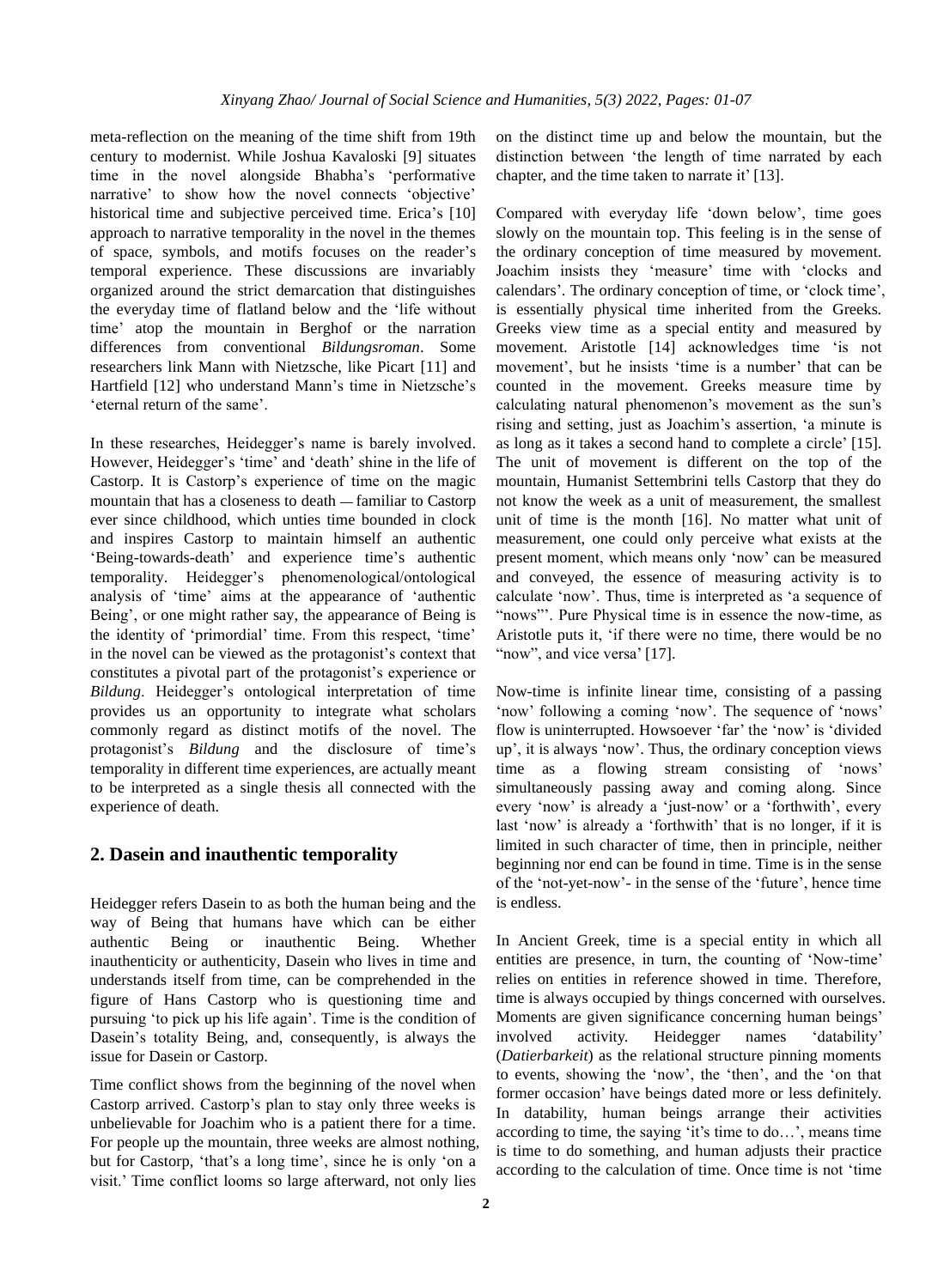to do something' but time itself, people who are accustomed to datability would feel confused. One example of this is Joachim. On the top of the mountain, he accustoms himself everyday time and feels boring, at night he calls Castorp to sleep because 'it is time we both went to bed.' But Castorp quotes his words 'you can't call it time', because in the sanatorium there's nothing like everyday life to do. For Joachim who can't feel time go fast or slow, 'can't call it living' in Berghof.

Understanding time through referenced entities in it means interpreting time through 'letting things be as something' in Heidegger's words, which is time's inauthentic temporality or temporalizing. Along with two ways of Being (authentic Being and inauthentic Being), there are two distinct ways in which time appears: time's authentic temporalizing and inauthentic temporalizing. Latter is the ordinary conception of time measured by 'clocks and calendars' belongs to Dasein which is in inauthenticity *(Uneigentlichkeit)*. 'Natural clock', as Heidegger [18] puts it, 'belongs to the Dasein which exists as thrown and falling'. Inauthentic Dasein understands itself in 'now-time' as something 'present-at-hand', which means understands itself in terms of entities showing in physical time and loses its time in it too. Heidegger uses 'they' to describe inauthentic Dasein. In inauthentic temporality, Dasein always appears like something which is the reference for measuring time and is in relation to other things or people. This related Being with other things or entities is Dasein's inauthentic Being in its everydayness, also, 'falling of Dasein'.

The 'falling' of Dasein is a basic kind of Being which belongs to everydayness, also, belongs to patients in Berghof. The mystery of Berghof lies in so few 'events' or entities associated with time atop the mountain. There are not many things to do according to the time schedule, to Castorp, the best thing up here is 'back again' in his 'comfortable chair'. That is the reason that patients feel time goes slow. New arrivals still have the 'down below' custom of the time, 'only new arrivals and short-termers measure their own private time', but as their stay longer, 'the settled citizens preferred the unmeasured' time [19]. The different feelings of time are associated with death. Since patients are dying, it is not necessary to arrange things according to time. Unlike Joachim's boredom, Castorp enjoys time atop the mountain, since he has so few related things to do, and he can have his 'leisure time' 'with no numbing activity to demolish, banish, or overwhelm it', and finds it 'to be a very suitable arrangement' [20]. To grasp Castorp's 'sense of time' which Mann calls a 'free and pristine' state [21], it is essential to understand death which constructs Castorp or Dasein's totality in Castorp's *Bildung*.

#### **3. Death and authenticity**

The character of entities is 'present-at-hand'. Dasein creates its ways of being that no other entity does. However, as its measures time through 'entities' in it, inauthentic Dasein in everydayness sees itself related to 'entities' unconsciously. In inauthentic Being, Dasein thinks, feels, and acts according to the requirement of its 'role' in everyday life rather than itself. Dasein absorbs things within time, resulting in viewing itself as a thing, a tool, as entities 'present-at-hand' in the way that the things it deals with. The typical example in the novel is Joachim who regards himself as a soldier. All things in Joachim's life aim at becoming a soldier, even health cannot hinder this aim. Time, for Joachim, is meaningless if not to be a soldier. On the flatland, Joachim performs perfectly as a soldier but is shattered by death.

The 'end' of Dasein is death. 'This end, which belongs to the potentiality-for-Being — that is to say, to existence limits and determines in every case whatever totality is possible for Da-sein.' [22] Dasein has various possibilities to choose from, such as different professions, and social status, and could be either 'authentic Being' or 'inauthentic Being', it can avoid or pass some possibilities and fall deeply itself in everyday life, act as 'they' act. The only possibility that Dasein could never avoid or pass is death. As an 'undiscovered country from whose bourn no traveler returns', death, for Dasein, is a final possibility that ends all possibilities.

Death is always familiar to Castorp whose awareness of death is connected with his childhood three times experiencing others' death. Looking at his dead grandfather, young Castorp has a strange feeling: 'the man lay there' 'were not Grandfather himself, but a shell', 'the face and hands of what had been his grandfather', but Grandfather was now 'only a body and nothing more' [23]. Dasein or Castorp, has always been in the anticipation of his death. Under the flash of the X-ray, Castorp 'saw exactly what he should have expected to see', he saw his death, he saw what inside the flesh 'was the delicately turned skeleton of his right hand and around the last joint of the ring finger, dangling black and loose, the signet rings his grandfather had bequeathed him…' [24]. With the help of the X-ray, death is exposed to everyone clearly as one's 'possibility of the absolute impossibility' [25].

The photographic image brings the remote possibility of death to the near. After experiencing others' death, for the first time in his life, Castorp realizes that he would die. Facing its death, Dasein has to take responsibility and take over its authentic Being. All roles one could play in one's life are invariably replaceable and alternative. No possibility in one's life is inevitable except death. One could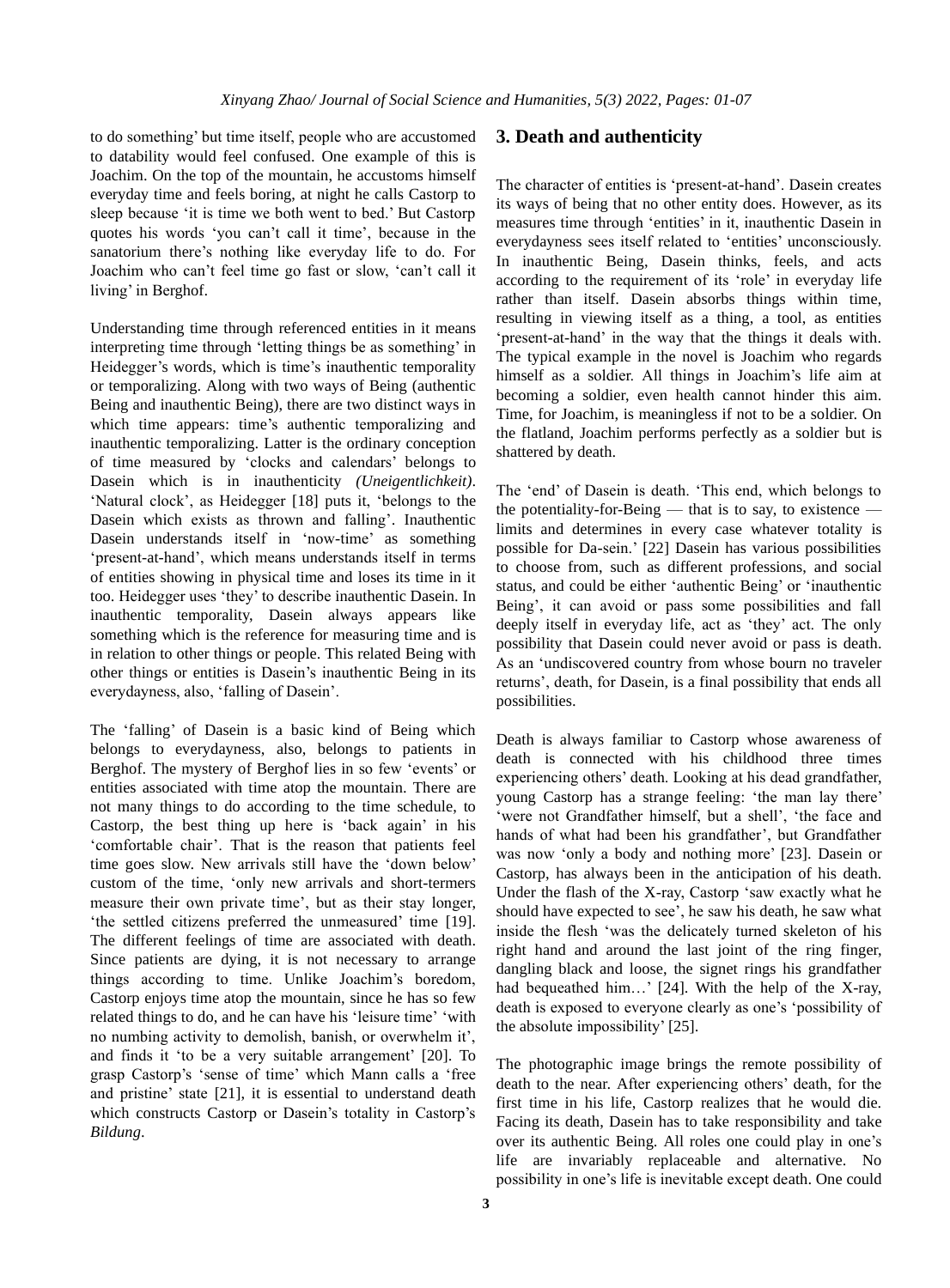die for others but cannot replace others' death. 'They' as inauthentic Beings in everydayness are replaceable, but Dasein's authentic Being — Dasein's authentic Self, is irreplaceable facing death. There is no shortage of soldiers on the battlefield, but only one mortal Joachim. In this sense, death is the own-most possibility in human life, and guarantees everyone's uniqueness and the absolute value of everyone's life. Dasein's authentic Being, also Dasein's true self, along with its 'roles' in everydayness, which is Dasein's inauthentic Being, will disappear after death. All relations opened by Dasein, clear away after Dasein died. In other words, it is Dasein's authenticity, equally, Dasein's true identity that constructs Dasein's all 'roles' in everydayness, or Dasein's inauthentic Being as entities. It is Being in death, or equal to say, Being-towards-death, constructs Dasein's totality — Being-a-whole. Therefore, the ways of Being-towards-death determine Dasein's Being-a-whole.

According to two ways of Dasein's Being, there are also two ways of Being-towards-death as Being-a-whole: inauthentic and authentic ways. The inauthentic Being-towards-death is to conceal death in time's inauthentic temporality. As it is mentioned above, Dasein treats itself as entities in the ordinary conception of time, which is also time's inauthentic temporality. In the 'infinite time' consisting of flowing of 'nows', death is a remote accident, as we say 'it always has more time'. Dasein acts according to 'events' in time, similarly, Dasein considers death as a common event far from 'now' in the linear time stream. The fleeing from death and loss in the related world is a state of inauthenticity.

Though everyone acknowledges he/she will die someday, not today, not tomorrow, rather in the distant future. Then death is not worth worrying about now. Others' death is an unfortunate event — an event supposed to happen in the far future, happens now. Hence, in the ordinary conception of time, inauthentic Beings ('Others' or 'They' in Heidegger) act as what 'events' require in time: 'it is time to do…', and they conceal death as an event far away: 'there is still time to do …'. Thus, Dasein loses itself through inauthentic Being-towards-death in time's inauthentic temporality, that is, in Heidegger's words, 'fleeing in the face of death'. Fleeing in the face of death is a looking-away from the end of Being-in-the-world, lost in 'inauthentic temporality of everyday' [26]. Dasein's lost in inauthentic temporality offers a characteristic interpretation of fleeing in the face of death, to the very end 'it always has more time'. 'Having time' means one can lose it makes itself known, as in Berghof, 'when someone dies it's kept a strict secret, out of consideration for the other patients', 'if someone dies right next door, you don't even notice it' [27].

The authentic 'Being-towards-death' is entering into death in advance. This does not mean to actualize death like Naphta's suicide in the battle with Settembrini in the novel, but to understand death as a possibility, and anticipate this possibility. Castorp, who is shown to be in the anticipation of his death, and has a spiritual need 'to take suffering and death seriously', decides to interrupt this conceal meant of death. He adopts the method to treat dying people with dignity and sends flowers to them, along with the disclosure of death. His desire lies 'in particular a spiritual craving to take suffering and death seriously, and pay them the respect that was their due.' [28] In Castorp's approach to the magic mountain, authenticity discloses facing death which leaves all 'duties, interests, worries, and prospects' in the everyday world down below behind. The enchantment of the magic mountain to Castorp lies in its distance to the ordinary conception of time and closeness to death through which Castorp can find and face his true identity.

Death treats everyone in the same way. And Death is the possibility-of-Being that Dasein has to take over. Standing before death, all Dasein's relations to others and to the world have been undone. Thus, being towards Dasein's own-most possibility discloses its non-relational possibility, which provides Dasein with a chance to discover its authentic Being. Unlike entities, Dasein is not related to anything but can undertake oneself as an independent Being and maintain its true self. In this attitude to death, Dasein has the possibility to 'step back' from everydayness pointing out Dasein's authentic Being. Dasein's lost is disclosed by Being-towards-death which opens Dasein's possibility of being itself face to face. Moreover, Being-towards-death brings a possibility of freedom that releases Dasein from the illusions of 'they' [29]. Only understanding Being-towards-death in authentic way allows us not 'falling' into inauthentic life which is relational to others and acts as 'roles' or 'characters' or 'they' reckoning time. Dasein, as a non-relational Being, acts on its account, to be in the horizon of death.

## **4. Authentic temporality and Protagonist's**  *Bildung*

The narrative time in *The Magic Mountain* gauged by the protagonist's feeling can be better interpreted in ontological sense. Castorp has stayed at the magic mountain for seven years, but the seven chapters of the novel are not corresponding to chronological span. The pages of the first seven months after Castorp's arrival, from chapter 1 to chapter 4, take up half of the length of the novel, while chapter 6 and chapter 7 which cover the rest of six years and five months devote the other half length. The distribution of narrative creates a perspectival approach to the hero's experience. These characteristics of the length of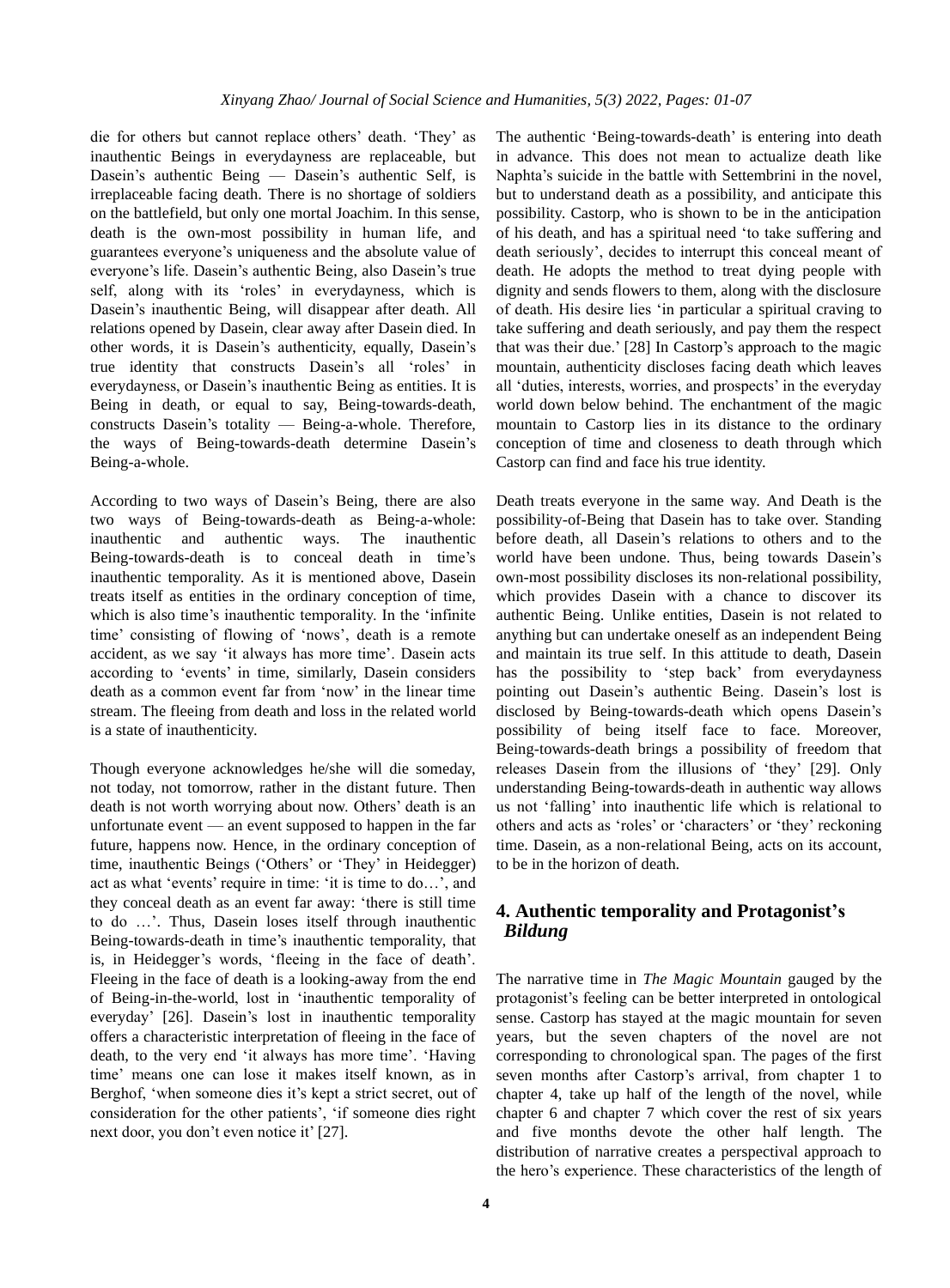the narrative lead numerous researchers to interpret the novel as a *Zeitroman*, or Time novel. The narrative technique integrates the protagonist's experience of time, the memory of death, and his growth and cultivation (*Bildung*).

Unlike the ordinary conception of time measured by a clock, authentic temporality is neither a special entity nor could be measured by movement as of 'now'. It exists as a horizon in which 'let things be'. In this horizon, Being, instead of being as something or entity, is Being itself. Time's authentic temporality 'is' not an entity at all, 'but temporalizes itself.' Heidegger names time's authentic temporality 'primordial' time in which Dasein extends its authentic Being in understanding death. Compared with the relational entities in the ordinary conception of time, a non-relational Being with primordial time enters into death in advance, bringing Dasein into a possibility of being non-relational to other things or people in everydayness. The authenticity and inauthenticity of Dasein, are both grounded ontologically on possible temporalization of temporality [30]. Dasein exists in a way as an authentic whole when 'thrown into death' [31]. Either inauthentic or authentic Being, Dasein opens temporality in Being-towards-death that is the premise of Being-a-whole, which means it is the totality of temporality temporalizing — past, future, and now arrive together, makes it possible for Dasein's Being-a-whole. Only by understanding death in an authentic way can Dasein have its authentic temporality, or, Castorp's 'free and pristine'state, as Mann puts it.

Trapped in a cabin in the snow, Castorp feels a deep experience of life facing death, which is about the relationship between authentic temporality and Being-a-whole that Heidegger would like readers to understand. Castorp makes a conclusion of all he has learned on the mountain: death, life, disease, health-spirit… all these used to be contradictions to Castorp are not problems at all, 'Death kicks over its traces…' [32] Facing death, Castorp or Dasein is non-relational Being but Being as itself, he has to 'wake up' from all dashing scenes, this does not mean life is worthless to live and leads to cynical thought, but let beings as be in its authentic temporality. Castorp realizes that he has 'known flesh and blood', who knows the body, life, and knows death as well, but this knowledge of death is 'not the whole thing' but 'merely a beginning'.

Castorp's understanding of death precisely mirrors Heidegger's conception of authentic temporality. Dasein's authentic way of relating to authentic temporality called 'anticipatory resoluteness', is also Dasein's authentic way of relating to the future, present, and the past in time's authentic temporality. Authentic temporality has a triadic structure in which past, present and future are unified: the future is not later than 'having been', and 'having been' is not earlier than 'the present'. The arrival of authentic temporality is a primordial understanding, and its orientation shows 'headed for itself', meaning arrival to itself. Therefore, Dasein's future is never something to arrive in the ordinary conception of the future. In an ontological sense it is rather something towards which Dasein is always already headed [33]. 'Future' should not consider to start tomorrow or ten minutes later from now, nor does having been occur before today [34]. Dasein is always 'un-closed'. In this respect, what Dasein understands itself will come from Dasein's end — death, it's equal to say, Being-towards-future is Being-towardsdeath, and vice versa.

Whoever enters the magic mountain has closeness to death. Even if Joachim leaves Berghof and fulfills as a soldier, he is condemned to be back and died at Berghof. Frau Chauchat, whom Castorp falls in love with, shares Castorp's incubus and memory of Hippe who gave Castorp his pencil in childhood. Hippe's meaning in German: death's pruning knife, clearly shows its connection to death. Castorp's awareness of death is the distinctive possibility that Dasein has to take over. 'Letting' himself come towards himself in death, is Castorp's primordial phenomenon of 'future'. Future exists now as a possibility that Dasein holds and lives in. By anticipating death, Dasein fulfills its Being as its own so that it can come to itself, what is meant by 'future'.

Dasein's temporality extends not only to the future, but has also to the character of the past ('having been'). Authentic temporality is the totality of future, now, and past, the futural Dasein is its own-most 'as-it-already-was', that is to say, its 'having been' (past). Dasein is authentic as 'having been' only as it is in authentically future. If Dasein was not Being as its true Self, which means was not or had been not holding the possibility of death and comes future without 'having been', then Dasein cannot 'let things be', therefore, there is no present. This means the arrival of authentic temporality is not the ending of a process following the beginning of another, but openness and fusion of horizons. In this sense, life is not a process from living to death but the openness and enrichment of living [35].

Only can Castorp understand his past through the projection of a future, his understanding of 'already having-been' changes his understanding of himself. What matters about the past depends on what matters about the future. Castorp 'returns' Hippe's pencil to Frau Chauchat. Death, to Castorp, used to be intimate in his childhood, and now becomes a feeling of 'freedom'. Experience atop the magic mountain particularly the experience of time finally leads Castorp to understand death as the 'principle of genius', for the love for death 'arrives at an understanding of a humanity' [36].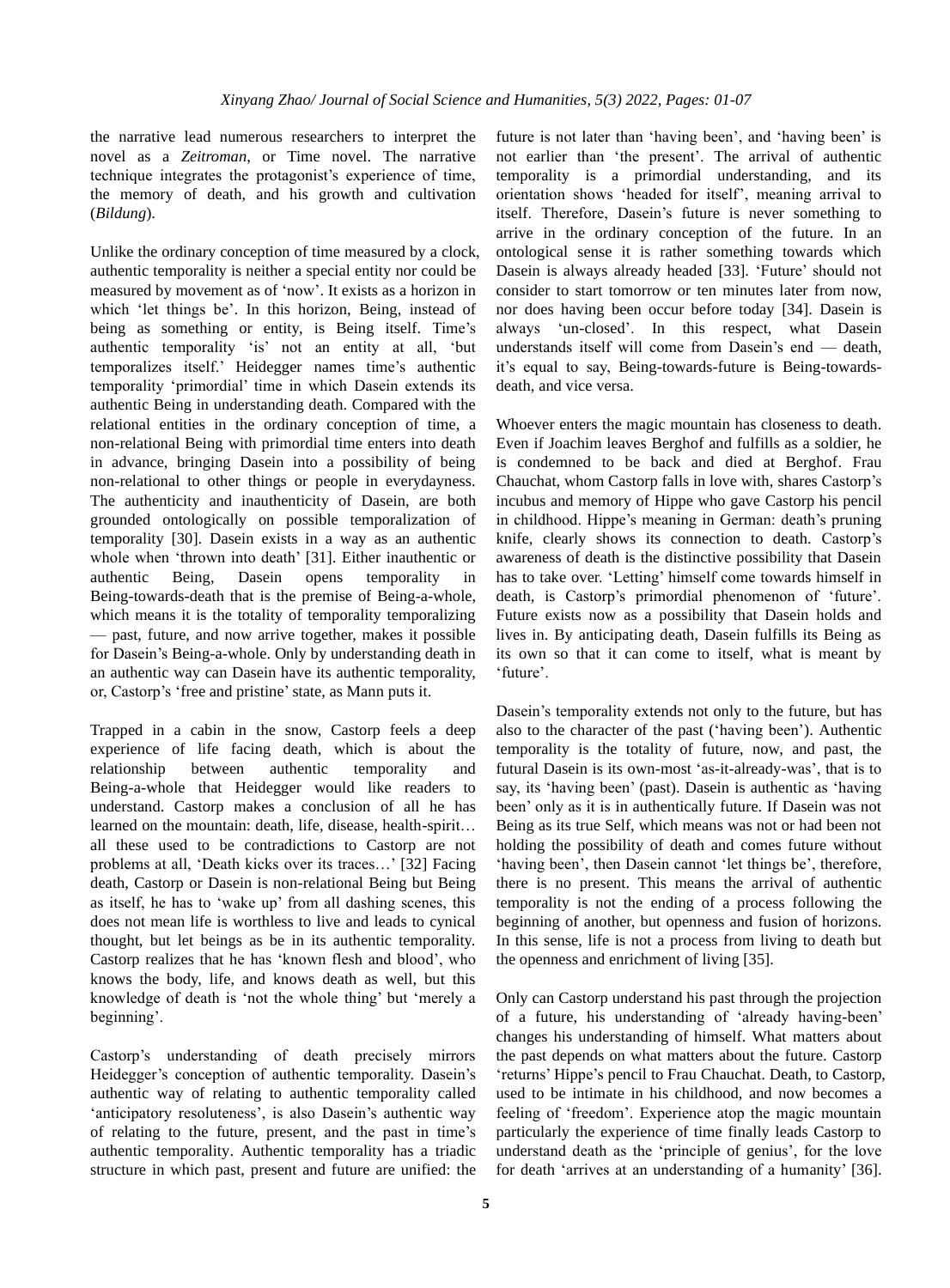Castorp's 'resolution' to 'keep faith with death' in his heart, or in Heidegger's term, being-towards-death, guides Castorp to realize his total unity by temporalizing himself, to the other way to life through death, beyond the regular way, in Castorp's words, 'the way of genius' [37].

If we interpret the novel in this ontological perspective, then, in the beginning, Castorp's 'arrival' at the magic mountain has duplicity that includes both the end of the worlds below which Castorp leaves behind and the beginning of his experience of authentic non-relational Being stripped from 'duties, interest, worries and prospects' through death. The 'arrival' to Berghof already contains the possibilities of Castorp's future, or in Heidegger's word, 'Auf-sich-zu' (back-towards-oneself), which is not in view a 'now' that has not yet become 'actual', but the arrival in which Dasein or Castorp in his own-most potentiality-for-Being, comes towards himself [38]. In this sense, Catorp's arrival is an awakening rather than 'Dasein's falling' and helps him find himself as the authentic Being-towards-death in time's authentic temporality which let Being as itself. As Heidegger reads it, Castorp's story is 'open-ended', the novel is not ended as well. Castorp's 'ending' of the journey at the magic mountain is precisely the beginning of another story or Dasein's another possibility in the war. As in time's authentic temporality, Dasein is always un-closed and possible Being.

#### **5. Conclusion**

*The Magic Mountain* provides a perspective of understanding time's temporalization in Heidegger: authentic temporality and inauthentic temporality. The latter is the basis of the ordinary conception of time in which time is an entity that measures itself with movement and makes things relational Beings. Disease and death atop the magic mountain enable Castorp to experience a 'free and pristine' state that is temporality's authentic temporalization, in which Dasein's existence is authentic Being-towards-death as a non-relational Being. In this ontological view, the age-old debate about time in the novel constitutes Castorp's quest for better self-knowledge, or as Mann puts it: 'one must go through the deep experience of sickness and death to arrive at a higher sanity and healthy' [39]. The issue of time, both in Mann's novel and Heidegger's ontology, is associated with Being in time, or more Heidegger, Being-towards-death. Accordingly, the essence of time in *The Magic Mountain* lies neither in the distinction between atop mountain and down below nor distinction between narrative time and story time, but in that it 'discloses' to the protagonist what death, an intimate in his childhood, really means to his life. In this sense, Heidegger reads that the time in the novel 'should not be taken into account too much', or to quote Mann's words, 'it is this notion of disease and death as a necessary route to knowledge, health,

and life that makes *The Magic Mountain* a novel of initiation' [40].

#### **6. References**

- Hannah Arendt and Martin Heidegger, *Letters 1925-1975*, edited by Ursula Ludz, trans. Andrew Shields, Harcourt, Inc.2004, p. 28.
- [2] Weigand, Hermann J, *The Magic Mountain: A Study of Thomas Mann's Novel Der Zauberberg*, Chapel Hill: University of North Carolina Press, 1965.
- [3] Reed, T. J., *Thomas Mann: The Uses of Tradition*. Oxford: Clarendon Press, 1996.
- [4] Von Rohr Scaff, Susan, *History, Myth, and Music: Thomas Mann's Timely Fiction*. Columbia, SC: Camden House, 1998.
- [5] Travers, Martin, 'Sickness, Knowledge and the Formation of Self: *The Magic Mountain*', in *Thomas Mann*. London: Macmillan Education, pp. 60-73, 1992.
- [6] Travers, Martin, 'Death, knowledge, and the Formation of Self: The Magic Mountain', In *Thomas Mann's The Magic Mountain: A Casebook*, edited by Hans Rudolph Vaget, Oxford: Oxford University Press, 2008.
- [7] Cohn, Dorrit, 'Telling Timelessness in Der Zauberberg', In *Thomas Mann's The Magic Mountain: A Casebook*, edited by Hans Rudolph Vaget, Oxford: Oxford University Press, 2008.
- [8] Boa, Elizbeth, 'The Meaning of Time in Thomas Mann's *Der Zauberberg* and Vicki Baum's *Menschen Im Hotel*', *About Time: Conceptualizing and Representing Temporality in German*, *Swiss and Austrian Culture*, Germanistik in Ireland, 8, pp.13-26, 2013.
- [9] Kavaloski, Joshua, 'Performativity and the Dialectic of Time in Thomas Mann's *Der Zauberberg*', *German Studies Review*, Vol. 32, No. 2, pp. 319-342, 2009, URL: http://www.jstor.org/stable/40574803.
- [10] Wickerson, Erica, *The Architecture of Narrative Time: Thomas Mann and the Problems of Modern Narrative*, Oxford: Oxford University Press, 2017.
- [11] Picart, S. Caroline Joan, *Thomas Mann and Friedrich Nietzsche: Eroticism, Death, Music, and Laughter*. Amsterdam and Atlanta: Brill Rodopi, 1999.
- [12] Quoted in Wang, Yan, *The Novelistic Temporality and Modernity*, Beijing: Foreign Language Teaching and Research Press, 2007.
- [13] Ricoeur, Paul, *Time and Narrative* (Vol 2). trans. Kathleen Mclaughlin and David Pellauer, Chicago and London: The University of Chicago Press, 1985, p.113.
- [14] Aristotle, *Physics*, trans. Robin Waterfield, New York: Oxford University Press, 2008, p.102.
- [15] Mann, Thomas, *The Magic Mountain*, trans. John E. Woods, New York: Vintage, 1996, p.64.
- [16] Mann, Thomas, *The Magic Mountain*, trans. John E. Woods, New York: Vintage, 1996, p. 56.